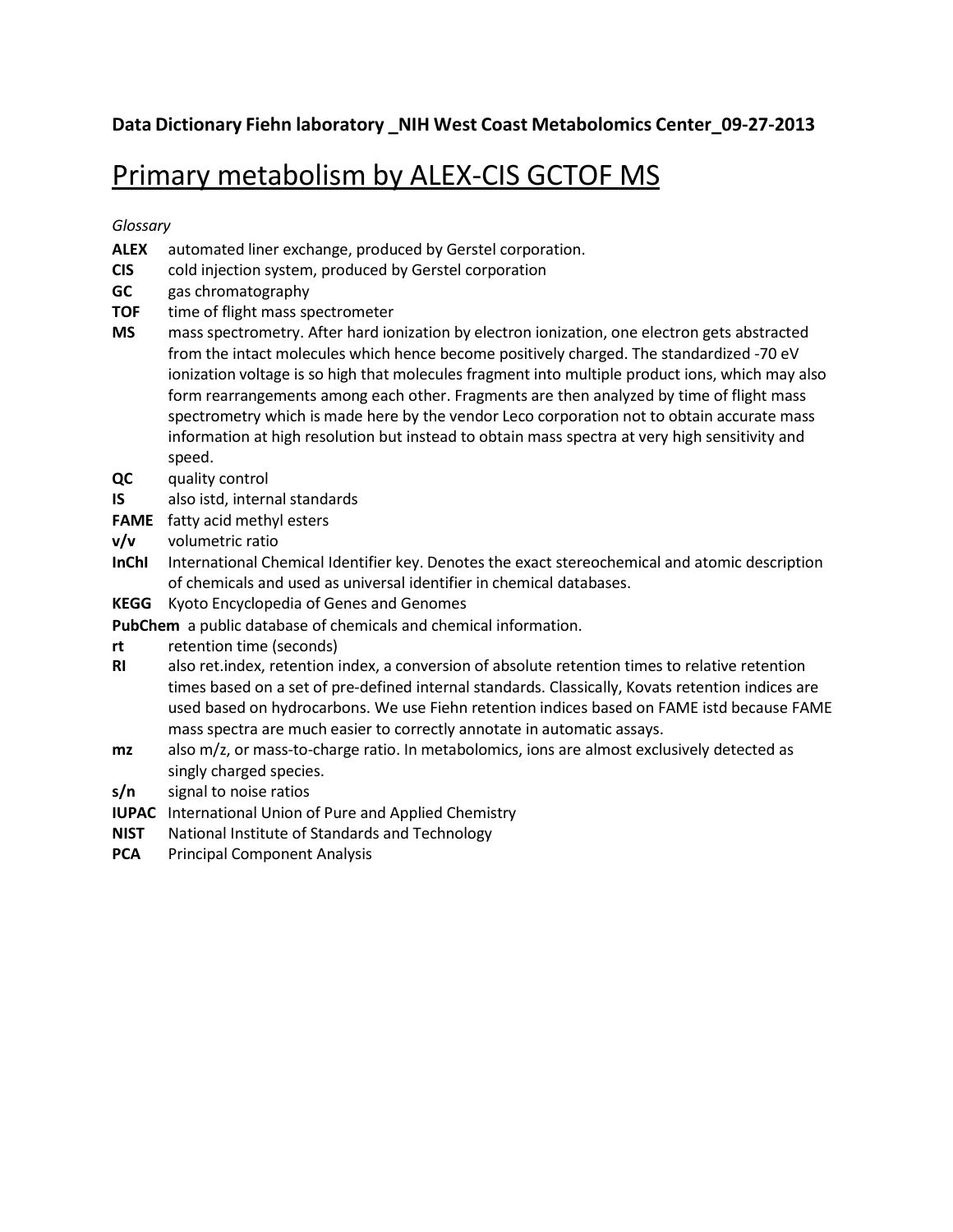## *Data acquisition*

Data are acquired using the following chromatographic parameters, with more details to be found in Fiehn O. et al. Plant J. 53 (2008) 691–704. Column: Restek corporation Rtx-5Sil MS (30 m length x 0.25 mm internal diameter with 0.25 µm film made of 95% dimethyl/5%diphenylpolysiloxane) Mobile phase: Helium Column temperature: 50-330°C Flowrate:  $1$  mL min<sup>-1</sup> Injection volume: 0.5 µL Injection: 25 splitless time into a multi-baffled glass liner Injection temperature: 50°C ramped to 250°C by 12°C s<sup>-1</sup> Oven temperature program: 50°C for 1 min, then ramped at 20°C min<sup>-1</sup> to 330°C, held constant for 5 min.

The analytical GC column is protected by a 10 m long empty guard column which is cut by 20 cm intervals whenever the reference mixture QC samples indicate problems caused by column contaminations. We have validated that at this sequence of column cuts, no detrimental effects are detected with respect to peak shapes, absolute or relative metabolite retention times or reproducibility of quantifications. This chromatography method yields excellent retention and separation of primary metabolite classes (amino acids, hydroxyl acids, carbohydrates, sugar acids, sterols, aromatics, nucleosides, amines and miscellaneous compounds) with narrow peak widths of 2–3 s and very good within-series retention time reproducibility of better than 0.2 s absolute deviation of retention times. We use automatic liner exchanges after each set of 10 injections which we could show to reduce sample carryover for highly lipophilic compounds such as free fatty acids.

Mass spectrometry parameters are used as follows: a Leco Pegasus IV mass spectrometer is used with unit mass resolution at 17 spectra s<sup>-1</sup> from 80-500 Da at -70 eV ionization energy and 1800 V detector voltage with a 230°C transfer line and a 250°C ion source.

## *Data processing*

Raw data files are preprocessed directly after data acquisition and stored as ChromaTOF-specific \*.peg files, as generic \*.txt result files and additionally as generic ANDI MS \*.cdf files. ChromaTOF vs. 2.32 is used for data preprocessing without smoothing, 3 s peak width, baseline subtraction just above the noise level, and automatic mass spectral deconvolution and peak detection at signal/noise levels of 5:1 throughout the chromatogram. Apex masses are reported for use in the BinBase algorithm. Result \*.txt files are exported to a data server with absolute spectra intensities and further processed by a filtering algorithm implemented in the metabolomics BinBase database.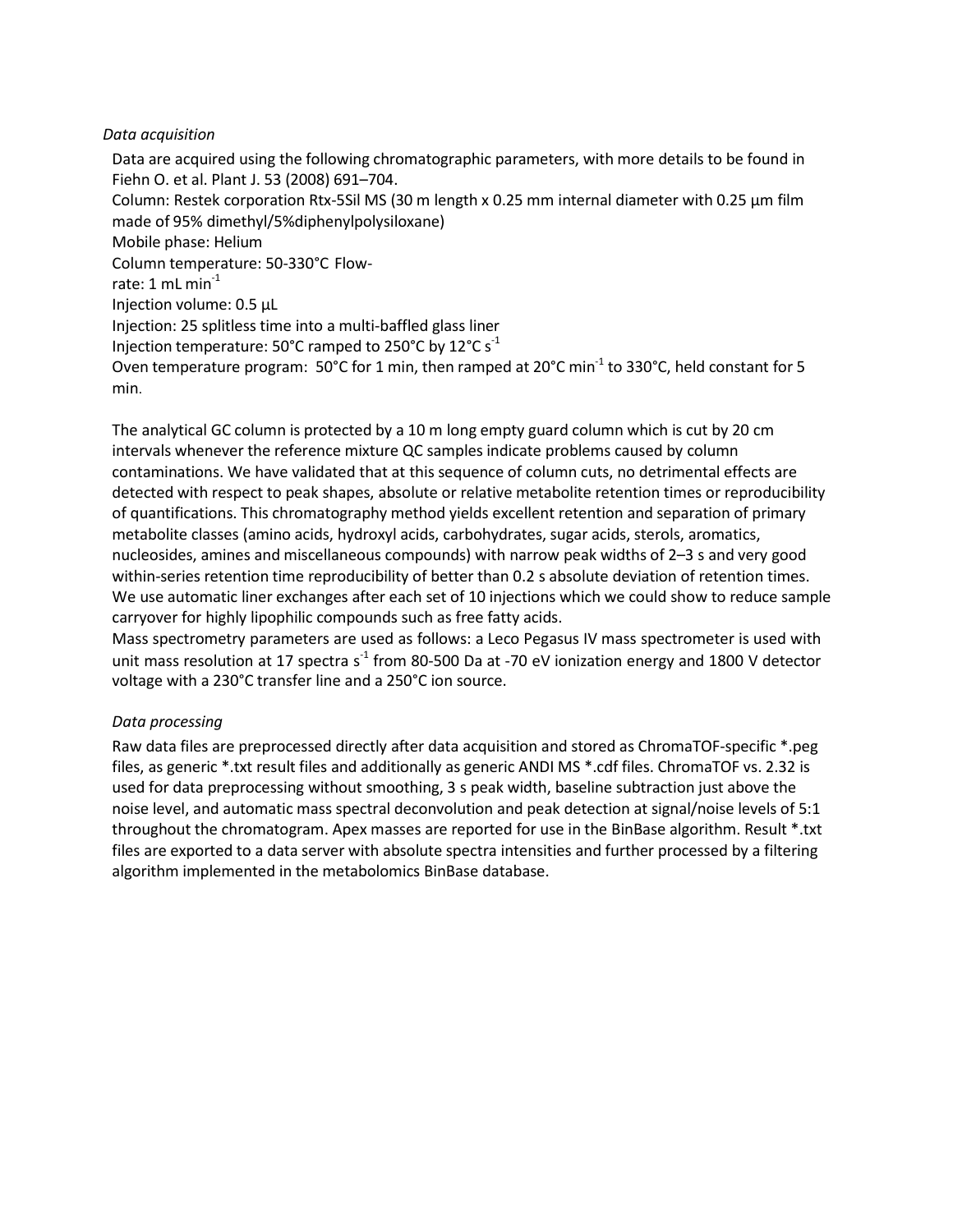The BinBase algorithm (rtx5) used the settings: validity of chromatogram (<10 peaks with intensity >10^7 counts s<sup>-1</sup>), unbiased retention index marker detection (MS similarity>800, validity of intensity range for high m/z marker ions), retention index calculation by 5th order polynomial regression. Spectra are cut to 5% base peak abundance and matched to database entries from most to least abundant spectra using the following matching filters: retention index window ±2,000 units (equivalent to about ±2 s retention time), validation of unique ions and apex masses (unique ion must be included in apexing masses and present at >3% of base peak abundance), mass spectrum similarity must fit criteria dependent on peak purity and signal/noise ratios and a final isomer filter. Failed spectra are automatically entered as new database entries if s/n >25, purity <1.0 and presence in the biological study design class was >80%. All thresholds reflect settings for ChromaTOF v. 2.32. Quantification is reported as peak height using the unique ion as default, unless a different quantification ion is manually set in the BinBase administration software BinView. A quantification report table is produced for all database entries that are positively detected in more than 10% of the samples of a study design class (as defined in the miniX database) for unidentified metabolites. A subsequent post-processing module is employed to automatically replace missing values from the \*.cdf files. Replaced values are labeled as 'low confidence' by color coding, and for each metabolite, the number of high-confidence peak detections is recorded as well as the ratio of the average height of replaced values to high-confidence peak detections. These ratios and numbers are used for manual curation of automatic report data sets to data sets released for submission.

## *Data reporting*

Data are reported including metadata, see example below.

|                  |                                       |           |          |           |                                    |         | <b>Subject ID</b>       | 223913                    | 157819                                       | 124940     |
|------------------|---------------------------------------|-----------|----------|-----------|------------------------------------|---------|-------------------------|---------------------------|----------------------------------------------|------------|
|                  |                                       |           |          |           |                                    |         | Local code              | A0050702A                 | A0125621A                                    | 142363     |
|                  |                                       |           |          |           |                                    |         | Vial Barcode 1RAR7      |                           | 1GZR9                                        | 1AN1N      |
|                  |                                       |           |          |           |                                    |         | Date received4-Dec-12   |                           | $4-Dec-12$                                   | $4-Dec-12$ |
|                  |                                       |           |          |           |                                    |         | Date of evalu 3/17/2013 |                           | 3/17/2013                                    | 3/17/2013  |
|                  |                                       |           |          |           |                                    |         | Sample Status           |                           |                                              |            |
|                  |                                       |           |          |           |                                    |         | <b>REVISION</b>         |                           |                                              |            |
|                  |                                       |           |          |           |                                    |         | <b>Comments</b>         |                           | <b>GCTOF MS s GCTOF MS sa GCTOF MS s</b>     |            |
|                  |                                       |           |          |           |                                    |         | Acq. Time               |                           | 5:18:33 AM 5:43:50 AM 6:09:05 AM             |            |
|                  |                                       |           |          |           |                                    |         |                         |                           | Data File Nam130328cmss 130328cmss 130328cms |            |
|                  |                                       |           |          |           |                                    |         | miniX id                | 118072                    | 118073                                       | 118074     |
|                  | <b>BinBase i</b> BinBase name         | ret.index | quant mz | mass spec | InChI key                          | KEGG id | PubChem id              |                           |                                              |            |
| 14441            | z C30 FAME internal stand             | 1113100   | 87       |           | 82:386.0 83: BIRUBGLROLAEFF-UHFFF  | n/a     | 12400                   | 16026                     | 15203                                        | 18096      |
| 14378            | z C <sub>28</sub> FAME internal stand | 1061700   | 87       |           | 82:1635.0 83 ZKHOYAKAFALNOD-UHFF   | n/a     | 41518                   | 39317                     | 228                                          | 11145      |
| 14367            | z C <sub>26</sub> FAME internal stand | 1006900   | 87       |           | 82:1915.0 83 VHUJBYYFFWDLNM-UHFF   | n/a     | 22048                   | 32809                     | 30571                                        | 35507      |
| 14373            | z C <sub>24</sub> FAME internal stand | 948820    | 87       |           | 82:1153.0 83 XUDJZDNUVZHSKZ-UHFFF  | n/a     | 75546                   | 43836                     | 43163                                        | 48731      |
| 14350            | z C22 FAME internal stand             | 886620    | 87       |           | 82:3004.0 83 OSOLTHHMFHEFIY-UHFF   | n/a     | 13584                   | 53566                     | 51781                                        | 58740      |
| 14338            | z C <sub>20</sub> FAME internal stand | 819620    | 87       |           | 82:5074.0 83 QGBRLVONZXHAKJ-UHFF   | n/a     | 14259                   | 57778                     | 58877                                        | 63250      |
| 14344            | z C <sub>18</sub> FAME internal stand | 747420    | 87       |           | 82:1871.0 83 HPEUJPJOZXNMSJ-UHFFFA | n/a     | 8201                    | 53466                     | 52542                                        | 57091      |
| 14328            | z C <sub>16</sub> FAME internal stand | 668720    | 87       |           | 82:7874.0 83 FLIACVVOZYBSBS-UHFFF  | C16995  | 8181                    | 170150                    | 166843                                       | 186189     |
| 14330            | z C14 FAME internal stand             | 582620    | 87       |           | 82:6846.0 83 ZAZKIZBWRNNLDS-UHFF   | n/a     | 31284                   | 117029                    | 113463                                       | 131850     |
| 15538            | z C12 FAME internal stand             | 487220    | 87       |           | 87:89125.0 1 UQDUPQYQJKYHQI-UHFFF  | n/a     | 8139                    | 147184                    | 142864                                       | 169095     |
| 14348            | z C <sub>10</sub> FAME internal stand | 381020    | 87       |           | 82:2900.0 83 YRHYCMZPEVDGFQ-UHFF   | n/a     | 8050                    | 131518                    | 127669                                       | 150456     |
| 14356            | z C09 FAME internal stand             | 323120    | 87       |           | 82:1461.0 83 IIXHLVMUNBOGRR-UHFF   | n/a     | 15606                   | 119374                    | 119013                                       | 137532     |
| 14391            | z C08 FAME internal stand             | 262320    | 87       |           | 82:816.0 83: IGHZIRVDZXSNKO-UHFFF  | n/a     | 8091                    | 79355                     | 87424                                        | 91461      |
| 231968           | xylose                                | 544673    | 103      |           | 85:5068.0 86 PYMYPHUHKUWMLA-VPE    | C02205  | 644160                  | 19097                     | 1462                                         | 1642       |
| 368041           | xylitol                               | 566570    | 217      |           | 86:588.0 87: HEBKCHPVOIAOTA-NGQZ   | C00379  | 6912                    | 239                       | 168                                          | 121        |
| 203224           | xanthine                              | 702391    | 353      |           | 85:1361.0 86 LRFVTYWOOMYALW-UHF    | C00385  | 1188                    | 64                        | 26                                           | 60         |
| 199605           | valine                                | 313224    | 144      |           | 85:48.0 86:1 KZSNJWFQEVHDMF-BYPY   | C00183  | 6287                    | 108089                    | 120432                                       | 133290     |
| 213127           | uridine                               | 856953    | 258      |           | 85:2472.0 86 DRTOHIPVMGBUCF-XVFC   | C00299  | 6029                    | 256                       | 63                                           | 60         |
| 304993           | uric acid                             | 730534    | 441      |           | 85:1183.0 86 LEHOTFFKMIEONL-UHFF   | C00366  | 1175                    | 16528                     | 13715                                        | 7856       |
| 224322<br>$\sim$ | urea<br>. .<br>$  -$                  | 337230    | 171      |           | 87:1643.0 89 XSQUKJJJFZCRTK-UHFFFA | C00086  | 1176                    | 334000<br>$\cdot$ $\cdot$ | 281631                                       | 313888     |

The **'BinBase identifier column'** denotes the unique identifier for the GCTOFMS platform. It is given for both identified and unidentified metabolites in the same manner.

The **'BinBase name'** denotes the name of the metabolite, if the peak has been identified. A chemical name is not a unique identifier. We use names recognized by biologists instead of IUPAC nomenclature. If a compound is identified, it has a name, and external database identifiers such as InChI key, PubChem ID and KEGG ID. If a compound is unknown, the name is the same as given in the 'identifier column'.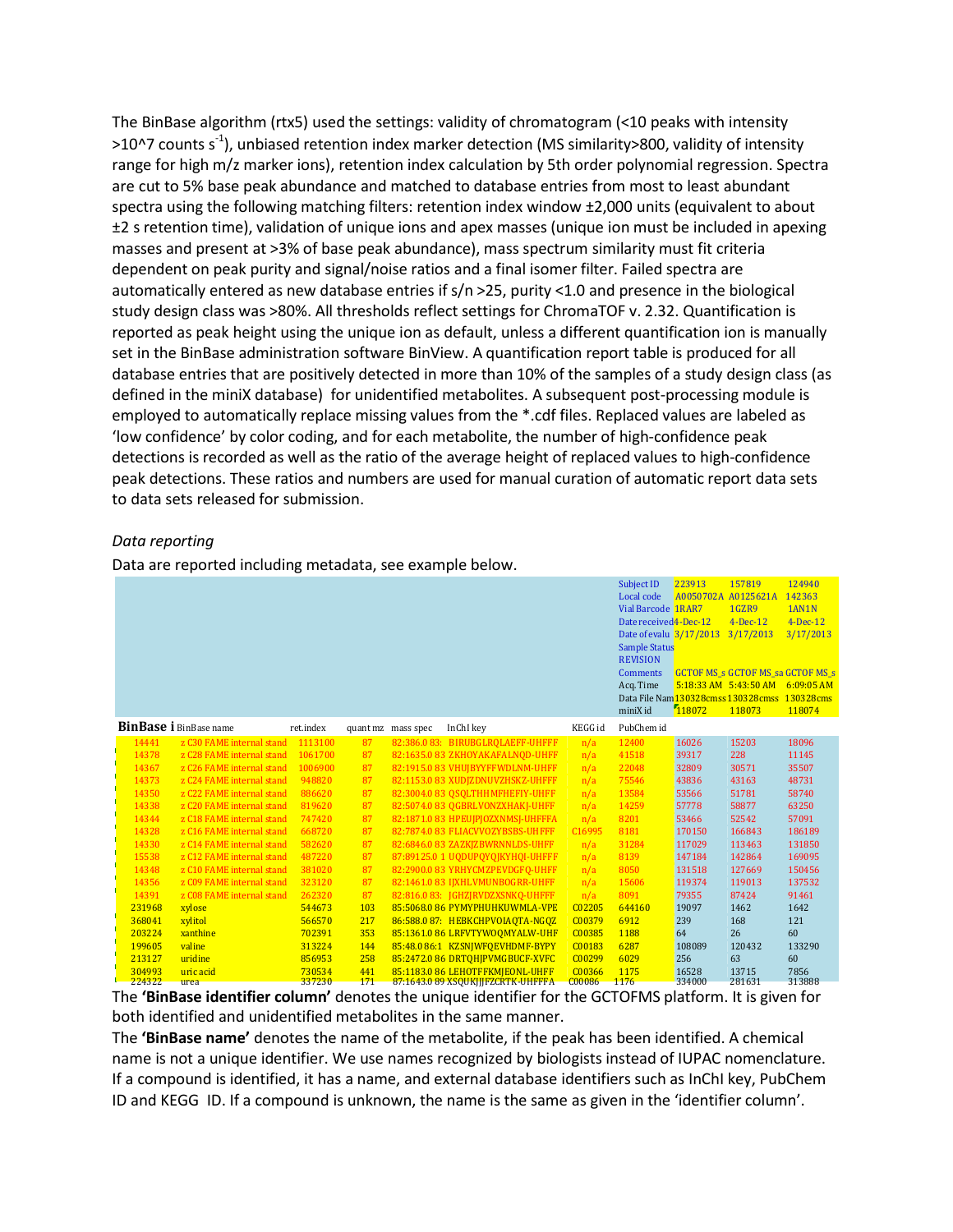The **'retention index'** column details the target retention index in the BinBase database system. The **'quant mz'** column details the m/z value that was used to quantify the peak height of a BinBase entry.

The **'mass spec'** column details the complete mass spectrum of the metabolite given as mz: intensity values, separated by spaces.

The **'InChI key'** identifier gives the unique chemical identifier defined by the IUPAC and NIST consortia. The **'KEGG'** identifier gives the unique identifier associated with an identified metabolite in the community database KEGG LIGAND DB.

The **'PubChem'** column denotes the unique identifier of a metabolite in the PubChem database. The **'internal standard'** addition within the BinBase name clarifies if a specific chemical has been added into the extraction solvent as internal standard. These internal standards serve as retention time alignment markers, for quality control purposes and for quantification corrections.

Row metadata that are requested by a specific consortium are labeled in blue.

Consortium **'subject ID', 'local ID', 'vial barcode'** detail information given by a specific consortium. The row '**date received'** is the date when samples were received in the metabolomics laboratory. The row '**date of evaluation'** is the data of data acquisition, as given by the machine logbook. The row '**sample status'** uses the consortium's sample status code if samples have errors. The consortium sample status code does not give a code when data acquisition occurred without problems. If a consortium does not use an authorized error code dictionary, plain text is given for errors. The row '**revision'** details if data processing yields a new data sheet. Data revisions may be needed when new algorithms have been tested, validated and deployed that might yield better raw data analyses than prior submissions. By default, therefore, data revisions replace the (less valid) prior data submissions. However, data revisions may also indicate a different form of data treatment, e.g. data normalizations (see below). In this case, the 'revision' would indicate the type of normalization. Any information in the row 'revision' will have a date stamp when the revision was conducted in the form of *MMDDYY*.

The **'comments'** row gives comments about the platform and type of sample. A sample is given as "sample" in comparison to e.g. a quality control or a blank injection.

The '**Acq.Date-Time'** row details the acquisition time when the data acquisition was completed. The **'Data File Name'** row denotes the name of the raw data file. Raw data files are secured at the NIH Metabolomics database, [www.metabolomicsworkbench.org](http://www.metabolomicsworkbench.org/)

Data file names are dictated by the laboratory's information and management system when the sequence starts running. GCTOF raw file names from the Leco instrumentation end with .peg (this ending is not given in the file name, but is found in the database repositories).

In case a sample will need to be reinjected, the file name will change from e.g. 130328cmssa40\_1.peg to 130328cmssa40 2.d for the second injection, 130328cmssa40 3.d for the third injection and subsequent injections. The file name itself denotes YYMMDD then the 'machine used for data acquisition' (here: c; we have four GCTOF MS machines a-d), 'person who operated the machine' (here: ms for Mimi Swe), 'sa' for sample (instead of e.g. 'qc' for a quality control or 'bl' for a blank sample), followed by the sequence number (here: the  $40<sup>th</sup>$  sample within the sample sequence). The '**miniX'** row shows the unique sample identifier in the Fiehnlab miniX laboratory information management system.

The **actual data** are given as peak heights for the quantification ion (mz value) at the specific retention index. We give peak heights instead of peak areas because peak heights are more precise for low abundant metabolites than peak areas, due to the larger influence of baseline determinations on areas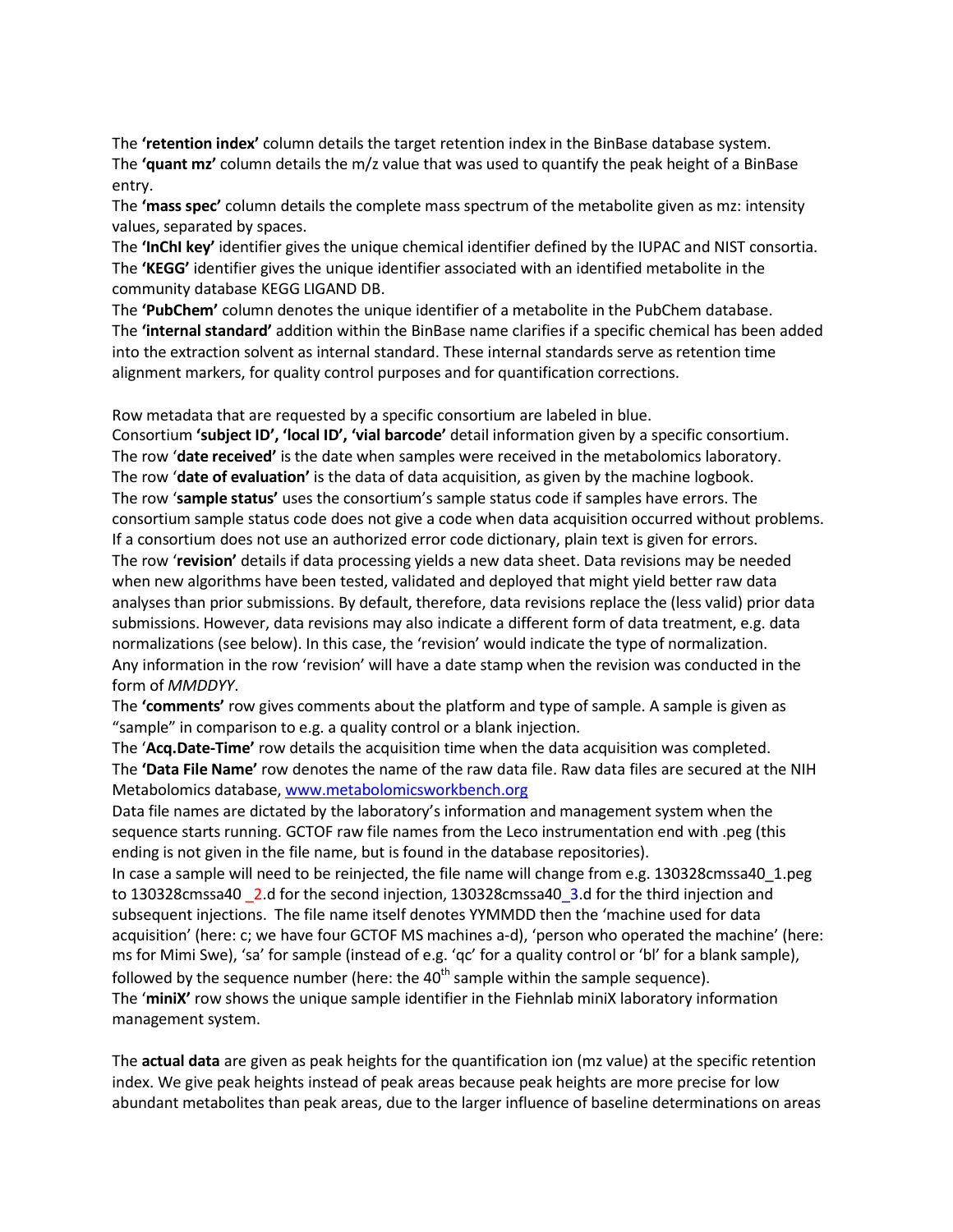compared to peak heights. Also, overlapping (co-eluting) ions or peaks are harder to deconvolute in terms of precise determinations of peak areas than peak heights. Such data files are then called 'raw results data' in comparison to the raw data file produced during data acquisition (see 'data file name'). The worksheets are called 'Height'.

**Raw results data need to be normalized** to reduce the impact of between-series drifts of instrument sensitivity, caused by machine maintenance, aging and tuning parameters. Such normalization data sets are called 'norm data' worksheets.

There are many different types of normalizations in the scientific literature. We usually provide first a variant of a 'vector normalization' in which we calculate the sum of all peak heights for all identified metabolites (but not the unknowns!) for each sample. We call such peak-sums "mTIC" in analogy to the term TIC used in mass spectrometry (for 'total ion chromatogram'), but with the notification "mTIC" to indicate that we only use genuine metabolites (identified compounds) in order to avoid using potential non-biological artifacts for the biological normalizations, such as column bleed, plasticizers or other contaminants.

Subsequently, we determine if the mTIC averages are significantly different between treatment groups or cohorts. If these averages indeed are different by p<0.05, data will be normalized to the average mTIC of each group. If averages between treatment groups or cohorts are not different, or if treatment relations to groups are kept blinded, data will be normalized to the total average mTIC.

Following equation is then used for normalizations for metabolite *i* of sample *j*:

metabolite<sub>ij, raw</sub>

 $\text{metabolic}_{\text{ij, normalized}} = \text{mTIC}_{\text{j}}$  $\cdot$  mTIC<sub>average</sub>

The worksheet is then called **'norm mTIC'**. Data are 'relative semi-quantifications', meaning they are normalized peak heights. Because the average mTIC will be different between series of analyses that are weeks or months apart (due to differences in machine sensitivity, tuning, maintenance status and other parameters), **additional normalizations** need to be performed. For this purpose, identical samples ('QC samples') must be analyzed multiple times in all series of data acquisitions. In fact, one must not exclude the possibility that even within a series of data acquisitions, a sensitivity shift or drift might occur. Hence, the following statistical analyses are suggested: (a) compute univariate statistics for mTIC values in batches within-series and between-series of data injections, using time/date stamps to find potential breaks during which machine downtime may have occurred. If there are no mTIC differences between such time/date stamp batches, calculate an overall mTIC covering all samples. (b) compute multivariate PCA plots for the , marking the potentially different samples of individual time/date stamp batches using different colors. If there is no apparent separation between PCA clusters of different colors, there is no large between-series effect and these PCA clusters can be treated as indistinguishable. If there is suspicion of hidden features that might be masked by overall variance analysis in PCA, supervised statistics by Partial Least Square regression models can unravel such between-series differences. Once different clusters (i.e. series of undistinguishable QC samples) have been identified, correction factor models need to be developed that correct differences between those QC samples. Subsequently, these correction factors can be applied to the actual analytical samples to remove overt quantification differences that are not related to biological causes but solely due to analytical errors. Such correction factor models can be computed in different ways, e.g. by unit-variance mean centering or by calculating simple offset vectors for each individual metabolite. The best way of such types of normalizations is being explored in the Fiehn laboratory. However, in any case, such correction models